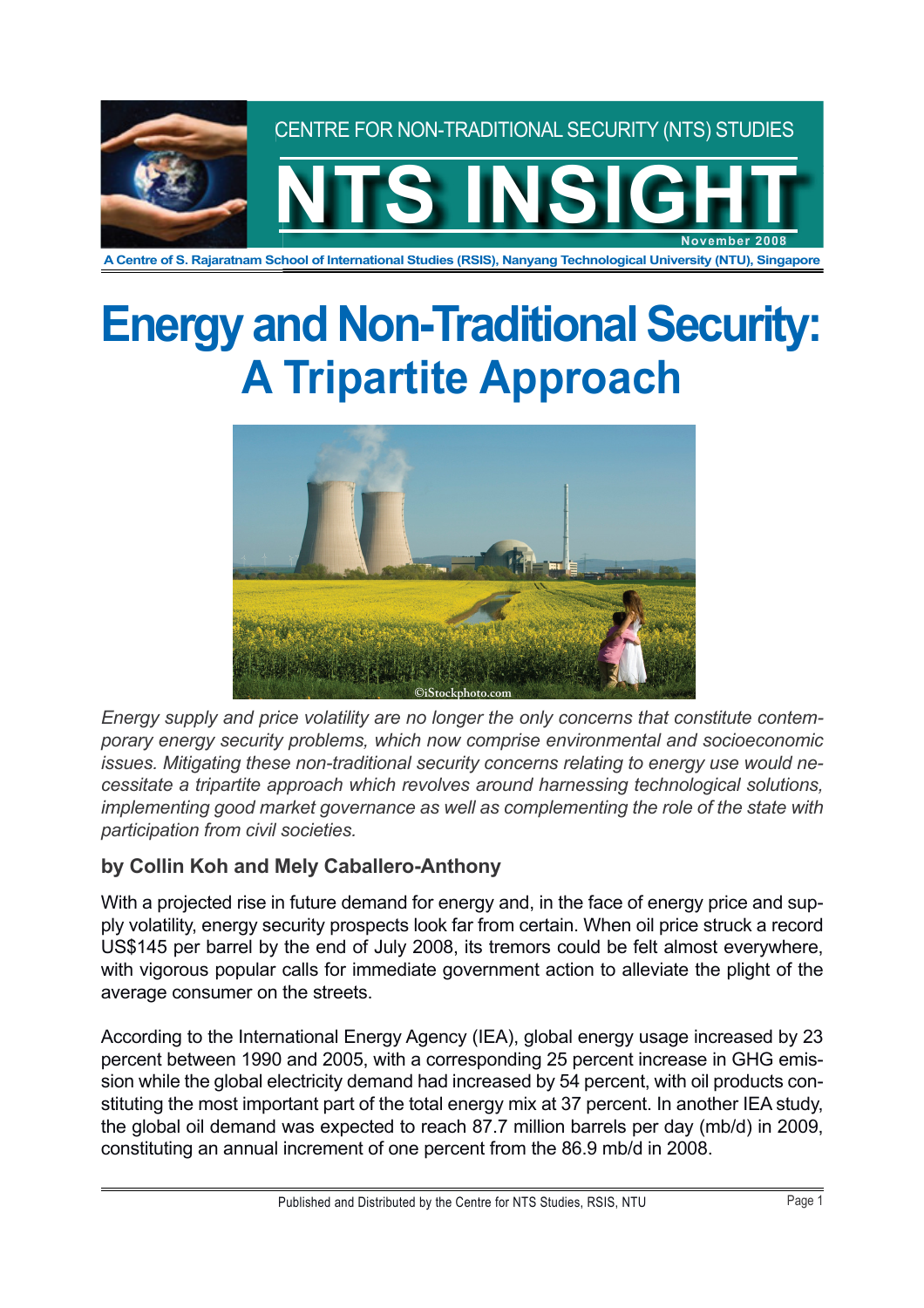Based on these past and present trends, an IEA Reference Scenario postulated that the world's primary energy demand is expected to grow by 55 percent between 2005 and 2030, in part driven by increased demands from rapidly-growing economies such as China and India. However, energy security is no longer merely concerned about the security of supply and demand when global warming caused by the release of greenhouse gas (GHG) emissions from the burning of fossil fuels has also emerged as a perennial concern for mankind. Indeed, the increasing share of coal projected in the Reference Scenario envisaged a corresponding increase in GHG emissions.

The interdependent nature of such non-traditional security problems as the environment and socioeconomic impacts due to energy usage requires a new energy security approach.

#### **Two Faces of Energy and Non-Traditional Security**

Although ensuring supply security dominates the energy security agendas of governments, non-traditional security aspects of energy use, such as the impact of climate change, have gained increasing recognition. The need to address energy-related environmental and socioeconomic problems does pose a major challenge for policymakers today.

#### **Environmental Dimension**

The most dominant issue about the environmental impact of energy usage is GHG emission, caused by the burning of fossil fuels, leading to ozone layer depletion and increased global warming, consequently resulting in the melting of ice glaciers, the rise in sea levels and coastal flooding. An estimated one million people in South and Southeast Asia have been placed at risk from flooding along the coastal regions, with negative impact on the infrastructure as well as the aquaculture. The enduring dominance of fossil fuels, such as the highly-polluting coal, in the total energy mix projected until 2030 would lead to increased GHG emissions. This continual 'addiction' to traditional energy, in part caused by insufficient demand-curbing measures as well as the slow induction of cleaner fuel sources. could have long-term and diverse environmental and health consequences.

Another concern stems from energy infrastructure development, which could potentially lead to environmental degradation. For instance, the World Bank-funded Laos-Thailand Nam Theun 2 hydroelectric power (HEP) project could have flooded approximately 450 km2 of the Nakai Plateau which is home to a rich biodiversity, with entailing adverse impact on the livelihood of the inhabitants. Indeed, this project might have displaced about 4500 inhabitants and another 40,000 would be affected.

Even if alternative fuel sources are contemplated, there would also be concerns over their potential environmental impact. Nuclear power in particular has always been linked to environmental and safety risks posed by improper radioactive waste disposal and catastrophic breakdown, with serious transnational environmental repercussions reminiscent of Chernobyl in the 1980s.

#### **Socioeconomic Dimension**

Energy has been central to socioeconomic development, especially so for newly-industri-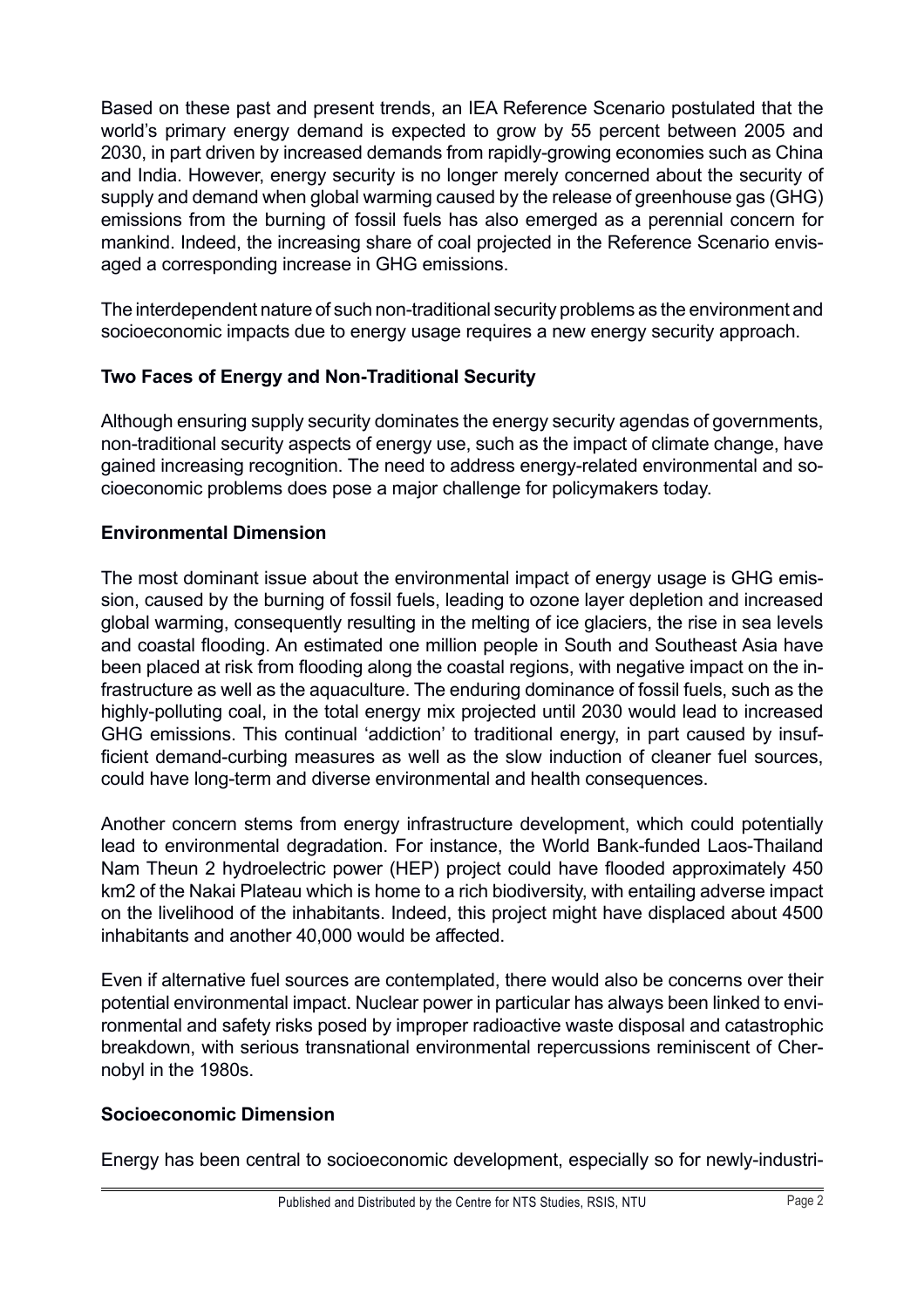alized nations. Governments in these countries are socio-politically vulnerable to energy price and supply volatility insofar government inaction might lead to social unrest. Fuel subsidies in some countries could only mitigate this problem in the short run but would provide consumer incentives to increase energy usage and also reduce incentives for industries to introduce energy efficiency measures or alternative fuels.

Indonesia for instance faces a dilemma despite having the lowest local fuel prices in Asia due to the energy price hikes in May 2008: an increasing inability to continue funding subsidies versus the political expediency due to an upcoming election. Cutting fuel subsidies, deemed a politically inexpedient move, could risk straining government financial resources and thus not only impede the ability to sustain or extend subsidies but also divert scarce resources from more tangible socioeconomic development programs. The impact of such would be even more adverse for financially less-endowed nations.

Energy-related socioeconomic impact could also be viewed from the perspective of governance deficit. For instance, in the absence of adequate central government purview, the implementation of local energy projects in China, in order to feed the rising demand, had been fraught with socioeconomic marginalization issues such as discrimination against migrants displaced by HEP development projects, reported abuse of workers' rights as well as work accidents in unsafe coal mines. A notable example had been the case of the Yumen City in China's Gansu Province, whose oil revenue-reliant local government had become increasingly indebted as production from the Yumen Oilfield declined, leading to the deterioration of economic conditions.

## **The Way Forward**

In the face of volatile energy prices and supply, increasing demand, slow transition to alternative fuels as well as the anticipated climate change due to the persistent utilization of fossil fuels, there is a need in the short run to meet rising energy demands while in the long run, energy efficiency and cleaner, alternative fuel sources would be the imperative solutions. Nevertheless, from both standpoints, energy-related investments have to be bolstered. Therefore, a rethink along the tripartite approach – technology, civil societies and market governance – might be necessary in order to ensure energy security.

## **Harnessing Technology**

Technology in the globalization era has become the solution towards improving our way of life and to facilitate socioeconomic development. In this respect, technology and energy security are tightly interwoven. To increase the acceptability of fossil fuels, which would continue to dominate the world energy mix for the foreseeable future, there has to be huge investments in areas such as the newly-conceived carbon capture and storage (CCS) techniques to allow for 'cleaner' use of coal. However, cleaner, alternative energy, not fossil fuels, would constitute the long term measure. Biofuels constitute one such promising field although existing first-generation technology was reportedly unable to significantly improve energy security.

Geographical limitations and security risks on the energy supply chain would also require technological solutions. For instance, technology could allow for easier transportation of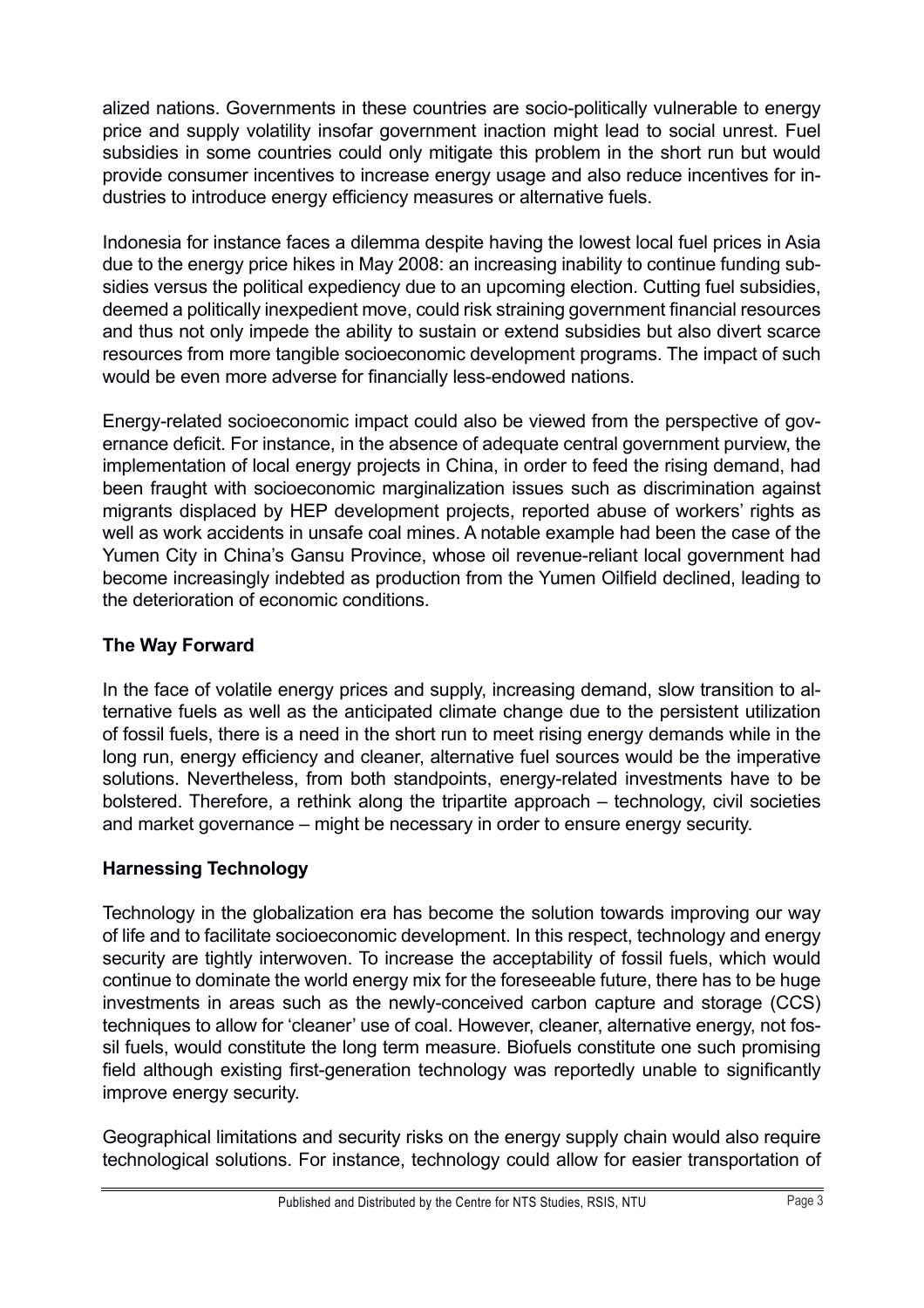energy products, such as liquefying natural gas to reduce reliance on overland pipelines which are subject to geopolitical disruptions. Managing energy demand through technological solutions could aid energy conservation, thereby sustaining energy resources. The use of fuel cells, such as the Rolls Royce venture on aircraft fuel-cell engines, could constitute a significant energy-saving measure.

To realize these technological dreams towards ensuring energy security, however, tremendous amounts of investments would be required for research and development (R&D), which requires long gestation periods and considerable costs, yet beset by uncertain outcomes. The increased investments had been blunted by rising costs; investments in 2005 were reportedly lower than that in 2000 and capacity additions due to planned upstream investment out to 2010 would boost global spare crude production only slightly – one of the reasons being regulatory delay. As such, good market governance would be necessary to facilitate efficient and effective energy investments.

## **Instituting Good Market Governance**

Riding on the wave of globalization, the provision of energy-related public goods has shifted from the state responsibility increasingly towards the private sector, drawing benefits from free market principles. However, the drawbacks of doing so could be seen through antecedents, one of which being the Chad-Cameroon oil pipeline project in 2000 that allegedly only benefited foreign investors, in the absence of local government regulations, at the expense of citizens' rights and the environment. Solely relying on government has its pitfalls too. Exercising governance in the name of energy security could risk potential abuse by the political leadership for parochial ends, taking for instance the exploitation of energy revenues by the military junta in Myanmar to purportedly fund grandiose projects and weapon acquisitions while the population at large remains in abject poverty.

Therefore, relying on market or governance mechanism alone could not ensure energy security. The market governance approach, embracing such basic tenets as transparency. accountability, flexibility and respect for competition principles could provide an environment conducive for investors, in particular the increasingly important small- and mediumsized enterprises which occupy specialist niches on innovative energy solutions.

Notwithstanding the failure to agree on numerical carbon emissions limits during the recent G-8 Summit, there has been growing recognition and interest in the exercise of market governance towards addressing energy security issues. For instance in 2006, there were calls for an independent power regulator prior to privatizing the Electrical Generating Authority of Thailand. In 2007, the United States Federal Energy Regulatory Commission adopted new guidelines to enhance accountability among market operators and hence promote competition.

## **Engaging Civil Societies**

The concept of governance has since evolved into a broader concept encompassing all actors – state and non-state – towards achieving sustainable human development objectives at the corporate, national, regional and global levels. In the area of energy security, civil societies have served as advocates for environmental protection, 'watchdogs' over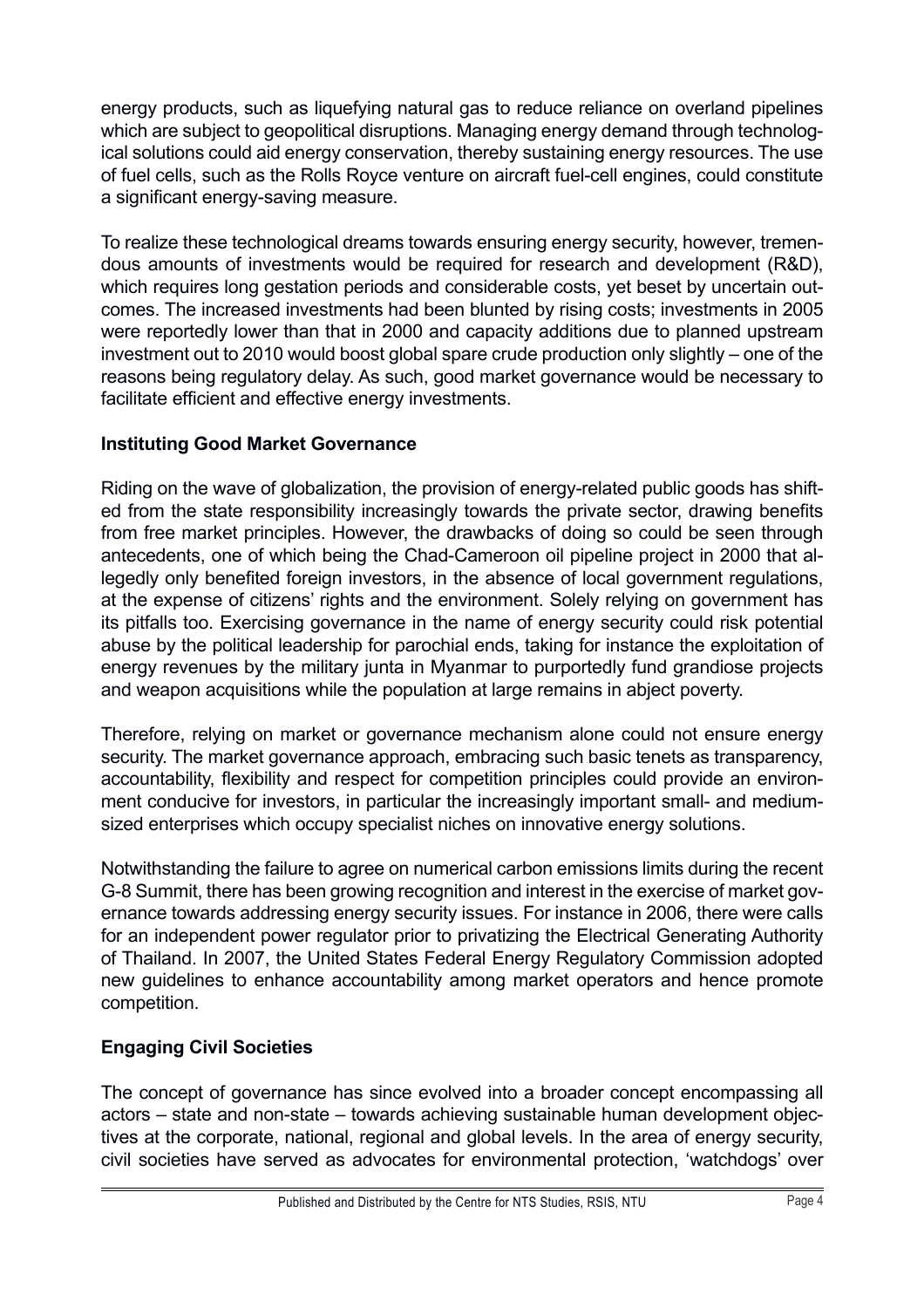government policies as well as raising public awareness in supporting or rejecting government initiatives. For instance, there had been increased space for civil society involvement in Indonesia, in particular occasional invitations to ad-hoc government and public consultations.

Aided by the advent of sophisticated information and technological technology (ICT), which has become increasingly proliferated throughout the societies, many civil societies have been able to conduct their own researches and released reliable information that could serve as an alternative to official government publications. Backed by sufficient data, they had become increasingly successful in pushing through their agenda with respect to energy security issues. A notable instance could be seen in the permission granted by the federal court for environmentalist groupings Friends of the Earth and Greenpeace to proceed with a global warming lawsuit against two US government agencies that fund oil and gas projects.

In the case of East Asia for instance, where civil society involvement has been nascent, there is room for improvement. This could take the form of creating comprehensive agendas among civil societies in order to gain greater bargaining power with the government, continuing to work through formal processes and demand for more access and transparency from governments, as well as strengthening civil society networks at both domestic and regional levels which could help in expanding the knowledge base and advocacy power.

## **Final Thoughts**

Contemporary energy security no longer concerns only the security of supply, but also other non-traditional security issues such as environmental and socioeconomic impacts. Faced with the rising energy demand, continued heavy reliance on fossil fuels as well as the dire consequences of global warming, the long-term solution remains the development of energy efficiency and alternative fuel technologies. This is easier said than to be done; energy R&D investments entail long gestation periods and immense costs, often with uncertain outcomes. Engendering support for such investments requires more effort in exercising proper market governance. Civil societies would become increasingly important especially in helping to ensure public accountability of governance. Thus, a tripartite approach amalgamating technology, state and non-state actors in the form of market governance and civil societies could help to ensure sustainable human development through adequate energy access and environmental protection.

## **Selected Bibliography**

Alvin Chew, "Technology Developments in Energy Security", Regional Workshop on Energy and Non-Traditional Security, Session 7, 29th August 2008, hosted by the Centre for Non-Traditional Security Studies, S. Rajaratnam School of International Studies, Nanyang Technological University.

Andrews-Speed and Xin Ma, "Energy Production and Social Marginalization in China", Journal of Contemporary China, Vol. 17, No. 55, 2008, pp. 247-272.

Edited by Barry Barton, Catherine Redgwell, Anita Ronne and Donald N. Zillman, Energy Security: Managing Risk in a Dynamic Legal and Regulatory Environment (2004: Oxford University Press).